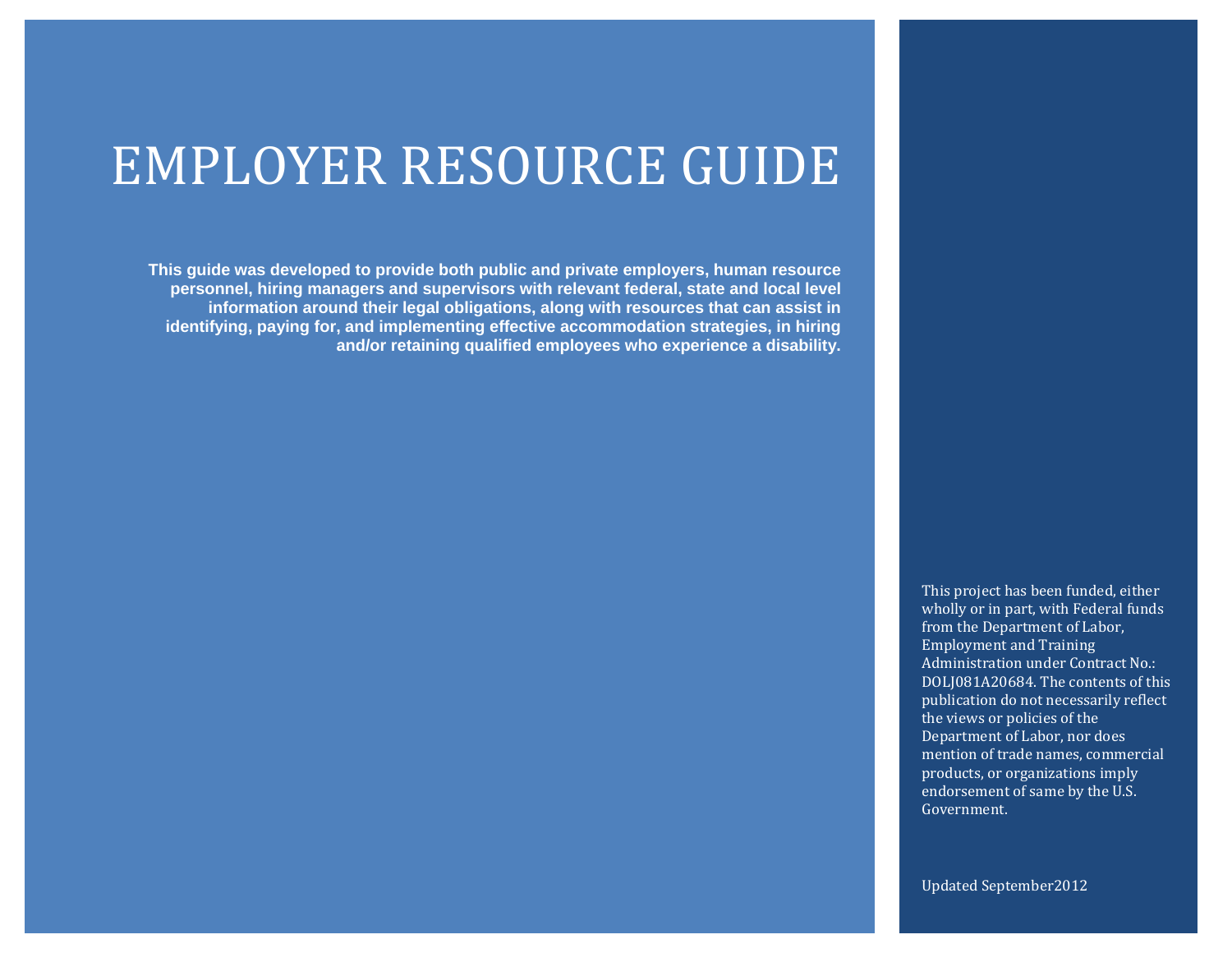| <b>Resource</b>                                                                                                                                                                                                                                                                                                                                                                             | Access this resource when                                                                                                                                                                                                                                                                                                                                                                                                                                                                                                                                                                                                                        | <b>Contact Information</b>                                                                                                                                                                                                                                                                                                                                                                                                                                                                                                                                       |
|---------------------------------------------------------------------------------------------------------------------------------------------------------------------------------------------------------------------------------------------------------------------------------------------------------------------------------------------------------------------------------------------|--------------------------------------------------------------------------------------------------------------------------------------------------------------------------------------------------------------------------------------------------------------------------------------------------------------------------------------------------------------------------------------------------------------------------------------------------------------------------------------------------------------------------------------------------------------------------------------------------------------------------------------------------|------------------------------------------------------------------------------------------------------------------------------------------------------------------------------------------------------------------------------------------------------------------------------------------------------------------------------------------------------------------------------------------------------------------------------------------------------------------------------------------------------------------------------------------------------------------|
| <b>Employment and Training</b><br><b>Administration Business,</b><br><b>Industry and Key Sector</b><br><b>Initiatives</b><br>Whether you have one employee or<br>10,000, the publicly funded workforce<br>development system can be a<br>valuable addition to your human<br>resource capabilities and an<br>invaluable tool to transform your<br>workforce for the 21st-century<br>economy. | You want to learn how to increase your profitability<br>through an analysis of available government incentives,<br>tax credits, and assistance.<br>You want to use real-time information about workforce and<br>career information, such as local wages and economic<br>trends, industry competencies, standardized training to<br>inform your business decisions.<br>You want to reduce recruitment costs and increase<br>retention through workforce solutions, such as screening<br>and referral of job-ready candidates.<br>You want to develop a more competitive workforce by<br>connecting to training and other "up-skilling" resources. | Solutions for business & other resources:<br><b>ONLINE: http://www.doleta.gov/business/</b><br>Links to other resources includes:<br>1. Workforce3One - e-learning and knowledge sharing<br>webspace for employers and workforce professionals.<br>Competency Models - provides the business<br>2.<br>community with a means to communicate its skill<br>needs to educators and the workforce system in a<br>common industry-driven framework.<br>On-the-Job Training Toolkit - workforce system<br>3.<br>training strategy for local employers and job seekers. |
| <b>Office of Disability Employment</b><br><b>Policy Resources for</b><br><b>Employers</b><br>Provides national leadership by<br>developing and influencing disability<br>employment-related policies and<br>practices affecting an increase in the<br>employment of people with<br>disabilities.<br><b>Office of Disabilit</b>                                                              | You want to learn the business case for hiring individuals<br>with disabilities.<br>You want to learn how to create an inclusive culture in<br>your place of business.<br>You want to be proactive in recruiting, hiring, retaining and<br>advancing people with disabilities.<br>You are seeking technical assistance resources and<br>support to diversify your workplace and want to know<br>'What can you do?'                                                                                                                                                                                                                               | Information & resources available:<br>ONLINE: http://www.dol.gov/odep/topics/Employers.htm<br>Online tool: Building an Inclusive Workforce - Four-Step<br>Reference Guide to Recruiting, Hiring, and Retaining<br><b>Employees with Disabilities</b><br>http://www.dol.gov/odep/pubs/20100727.pdf                                                                                                                                                                                                                                                                |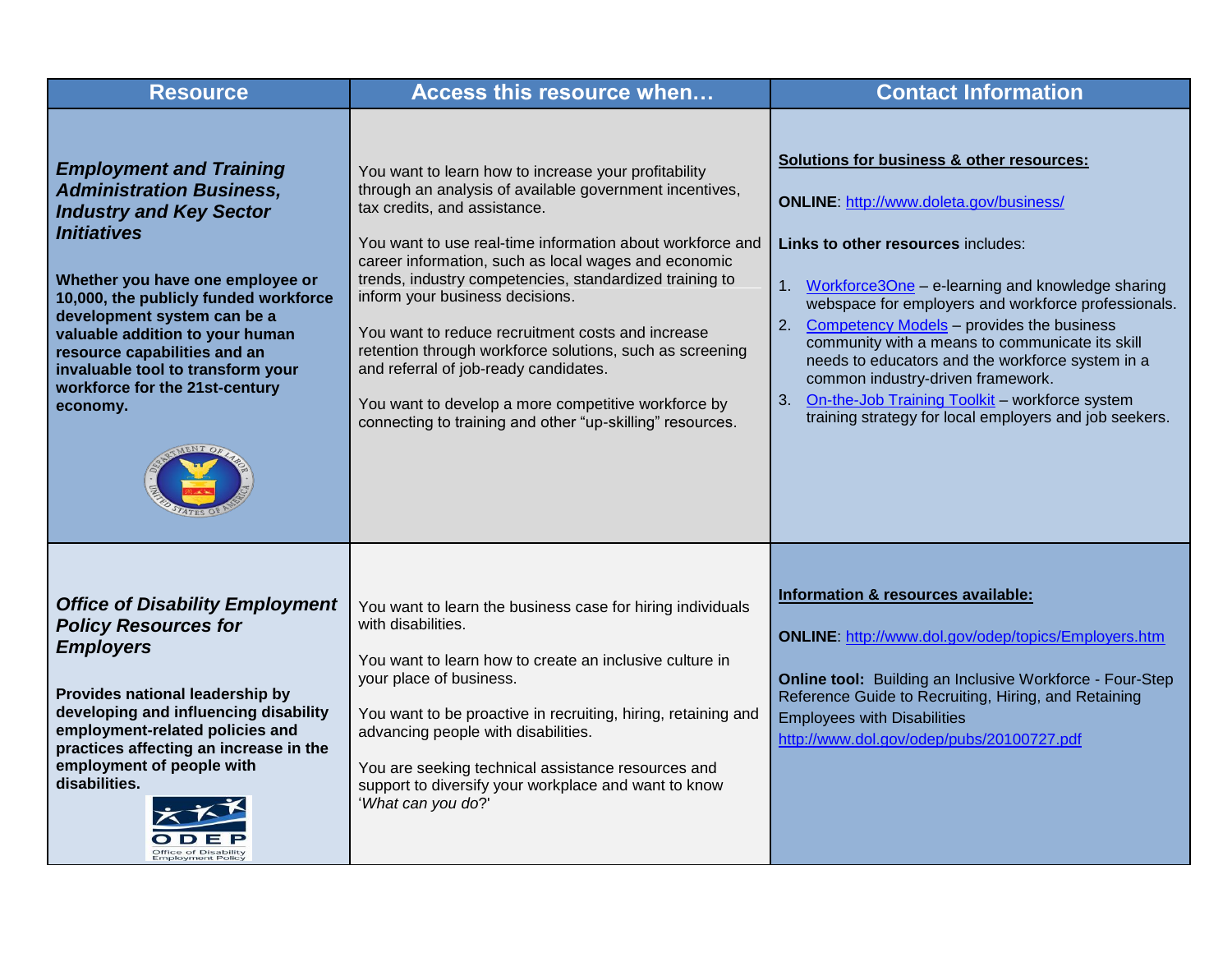| <b>Resource</b>                                                                                                                                                                                                                                                 | Access this resource when                                                                                                                                                                                                                                                                                                                                                                                                                                                                                                            | <b>Contact Information</b>                                                                                                                                                                                                                                                                                                                                                                                                                                                                                                  |
|-----------------------------------------------------------------------------------------------------------------------------------------------------------------------------------------------------------------------------------------------------------------|--------------------------------------------------------------------------------------------------------------------------------------------------------------------------------------------------------------------------------------------------------------------------------------------------------------------------------------------------------------------------------------------------------------------------------------------------------------------------------------------------------------------------------------|-----------------------------------------------------------------------------------------------------------------------------------------------------------------------------------------------------------------------------------------------------------------------------------------------------------------------------------------------------------------------------------------------------------------------------------------------------------------------------------------------------------------------------|
| <b>CareerOneStop Businesses and</b><br><b>Human Resources Services</b><br><b>Business resources on hiring,</b><br>training, retaining and workplace<br>issues; starting and maintaining a<br>business; and the labor market.                                    | Providing access and funding towards skills development<br>training for existing staff.<br>Providing information on unemployment benefits and<br>training and benefit resources.<br>Providing resources, strategies, and assistance around<br>hiring and accommodating individuals with disabilities and<br>other challenges to employment.                                                                                                                                                                                          | Information & resources available:<br><b>ONLINE:</b><br>http://www.careeronestop.org/Audience/Businesses/Busin<br>esses.aspx<br><b>CareerOne-Stop Helpline:</b><br>Email: info@careeronestop.org<br>1-877-348-0502 (Voice)/1-877-348-0501 (TTY)                                                                                                                                                                                                                                                                             |
| <b>CareerOneStop E-tools</b><br>The CareerOneStop website includes<br>various electronic tools (E-tools)<br>supported by the Employment and<br><b>Training Administration. These tools</b><br>help provide online services to<br>American Job Center customers. | You want to use CareerOneStop E-tools including:<br>America's Service Locator -- provides contact<br>information for workforce services including American<br>Job Centers, workforce investment boards,<br>community colleges, and other community resources.<br>America's Career InfoNet -- features user-friendly<br>occupation and industry information, salary data,<br>career videos, education resources, self-assessment<br>tools, career exploration assistance, and other<br>resources.                                     | CareerOneStop E-tools, cont.<br>mySkills myFuture - Users can identify occupations<br>$\bullet$<br>that require skills and knowledge similar to their<br>current or previous job, locate local training programs,<br>and/or apply for jobs.<br>Worker ReEmployment -- provides employment,<br>$\bullet$<br>training, and financial assistance for laid-off workers.<br>Veterans ReEmployment -- a website for employment,<br>$\bullet$<br>training, and financial help after military service.                              |
| <b>Occupational Information</b><br><b>Network (O*NET) Toolkit for</b><br><b>Business</b><br>Provides a wealth information on the<br>features of O*NET and details its<br>many uses for human resource<br>professionals and employers.                           | You want to access basic information on how O*NET<br>serves as a resource to assist businesses with everyday<br>needs, complete with brief instruction on how to get<br>started.<br>You want a guided tour of the features and capabilities of<br>O*NET OnLine, demonstrating how to navigate using real<br>world examples of occupational and skills searches or<br>specific details of one or more occupations.<br>You want to learn about O*NET OnLine's many resources<br>on accommodations, disabilities, and workplace issues. | Information & resources available:<br>ONLINE: http://www.onetcenter.org/toolkit.html<br>The O*NET Resource Center provides links to:<br><b>Career Exploration Tools -- assessment instruments</b><br>to assist career exploration and decision making.<br>My Next Move -- A Web application for new job<br>2.<br>seekers and students to find career options matching<br>their interests and experience.<br>My Next Move for Veterans -- A Web application for<br>3.<br>veterans transitioning into the civilian workforce. |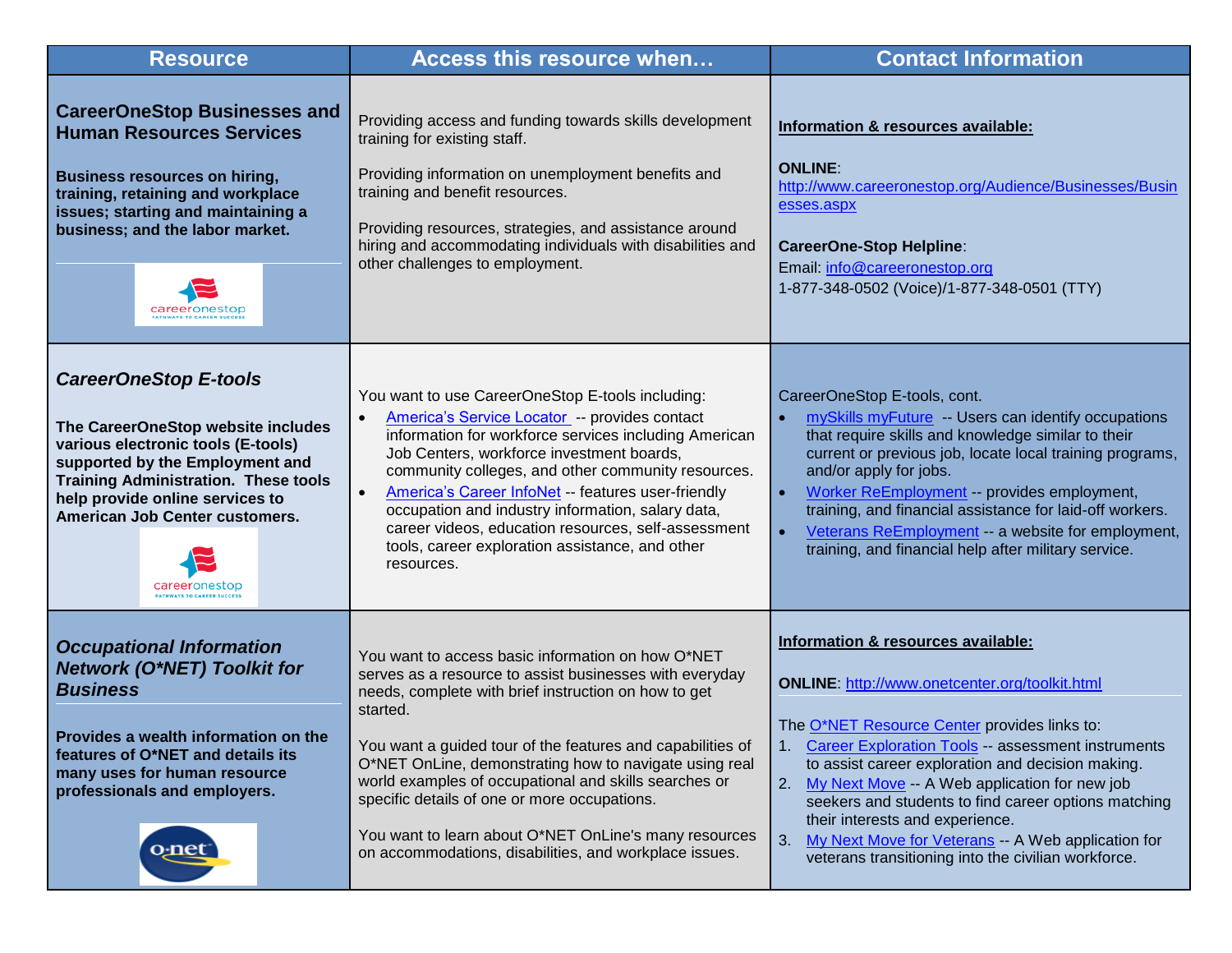| <b>Resource</b>                                                                                                                                                                                                                                                                                                                                                                                                                       | <b>Access this resource when</b>                                                                                                                                                                                                                                                                                                                                                                                                                                                                                    | <b>Contact Information</b>                                                                                                                                                                                                                                                                                                                                                                                                |
|---------------------------------------------------------------------------------------------------------------------------------------------------------------------------------------------------------------------------------------------------------------------------------------------------------------------------------------------------------------------------------------------------------------------------------------|---------------------------------------------------------------------------------------------------------------------------------------------------------------------------------------------------------------------------------------------------------------------------------------------------------------------------------------------------------------------------------------------------------------------------------------------------------------------------------------------------------------------|---------------------------------------------------------------------------------------------------------------------------------------------------------------------------------------------------------------------------------------------------------------------------------------------------------------------------------------------------------------------------------------------------------------------------|
| <b>Employer Assistance &amp;</b><br><b>Resource Network (EARN)</b><br>Provides free technical assistance,<br>consultation, and training for federal<br>agencies, private employers, and<br>federal contractor on all aspects of<br>the employment of persons with<br>disabilities.                                                                                                                                                    | Your business is seeking assistance to recruit, hire, and<br>retain qualified employees with disabilities.<br>You are seeking linkages to state and local community-<br>based organizations serving job seekers with disabilities.<br>Your business is seeking training related to disability<br>etiquette and awareness, interviewing and<br>accommodating candidates with disabilities (may include<br>practice interviews and facilitated discussions with job<br>seekers with disabilities) and best practices. | Information and resources are available:<br><b>ONLINE: http://www.askearn.org/</b><br>BY PHONE: (855) 275-3276 (AskEARN)<br>Or submit a question (all calls/inquiries are confidential; no<br>contact information is shared with any outside entity)<br>http://www.askearn.org/form-requestTA.cfm<br>To access the <i>Employer Reference Desk</i> to support in the<br>hiring and employment of people with disabilities. |
| <b>Job Accommodation Network</b><br>(JAN)<br>One-on-one consultation about all<br>aspects of job accommodations,<br>including process, ideas, product<br>vendors, referral to other resources,<br>and ADA compliance assistance.                                                                                                                                                                                                      | You have questions related to interviewing, hiring and/or<br>accommodating applicants/employees with disabilities.<br>You need immediate information about the Americans with<br>Disabilities Act (ADA) and how it applies to your workplace<br>for applicants/employees with disabilities.<br>You need information on accommodation options/ideas for<br>applicants/employees with disabilities.                                                                                                                   | Free consultation, information & resources:<br><b>ONLINE: http://askjan.org/</b><br>BY PHONE: (800) 526-7234 Voice<br>(877) 781-9403 TTY<br><b>Online tools:</b><br>1. SOAR - Searchable Online Accommodation Resource<br>JAN on Demand - Submit questions/concerns<br>2.<br><b>Employers' Practical Guide to Reasonable</b><br>3.<br>Accommodation Under the ADA                                                         |
| <b>ADA National Network</b><br>Provides information, guidance and<br>training on the Americans with<br>Disabilities Act (ADA), tailored to meet<br>the needs of business, government<br>and individuals at local, regional and<br>national levels. Serves as a helpful<br>and supportive resource, not an<br>enforcement agency.<br>Mational Network<br>Information, Guidance, and Training on the<br>Americans with Disabilities Act | You want the latest news and resources for business<br>owners to facilitate ADA compliance.<br>You need answers to frequently asked questions, practical<br>tips for compliance, popular publications, and web-based<br>resources.<br>You need guidance on establishing a fully accessible and<br>accommodating place of business for customers and<br>place of employment for your partners, staff and vendors<br>that meets ADA guidelines.                                                                       | Find your regional center by:<br>Selecting a State or U.S. Territory from the map or drop-<br>down menu available:<br><b>ONLINE: http://www.adata.org/</b><br>BY PHONE: (800) 949-4232 (V/TTY)                                                                                                                                                                                                                            |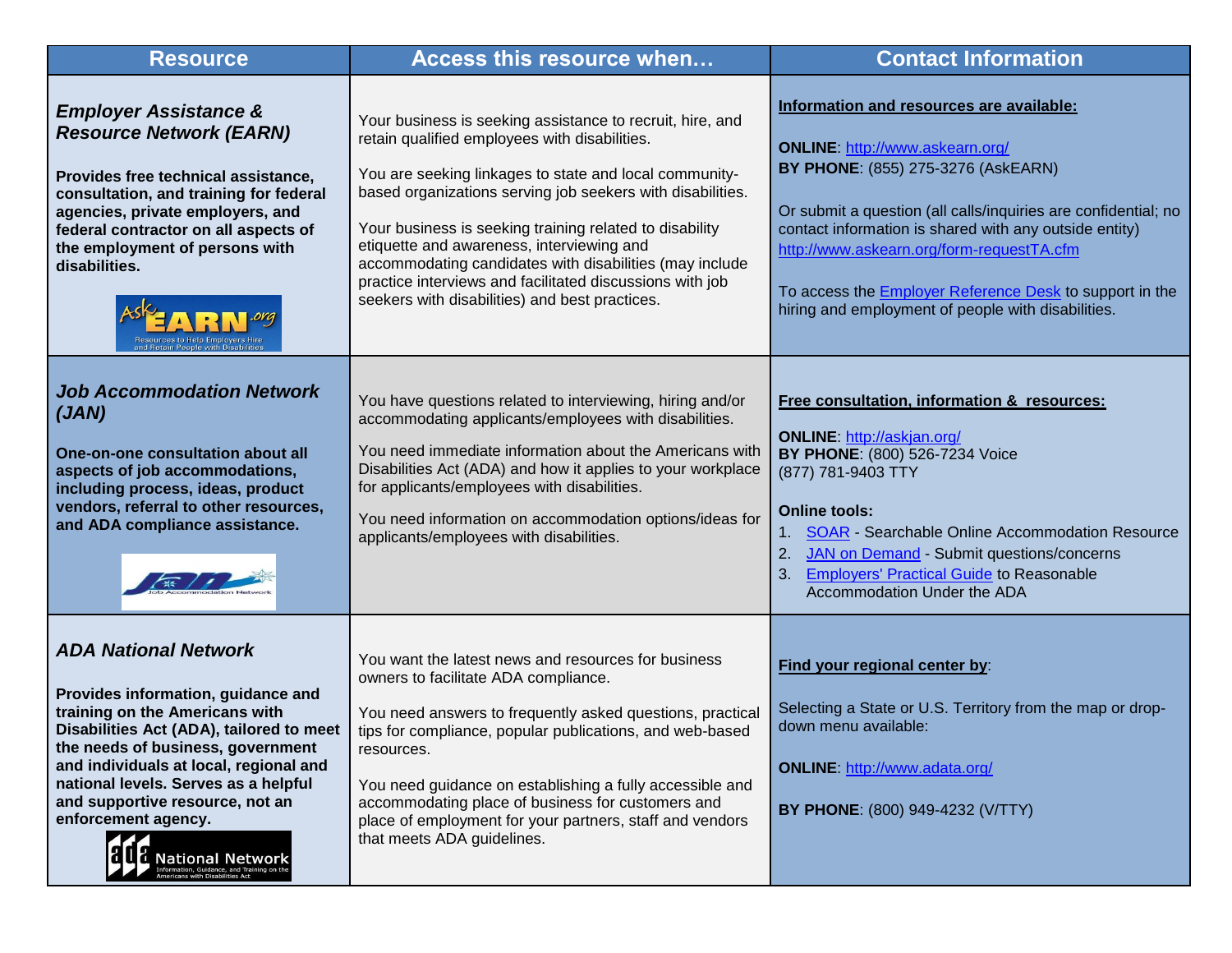| <b>Resource</b>                                                                                                                                                                                                                                                                                                                                                   | Access this resource when                                                                                                                                                                                                                                                                                                                                                                                                                                                                                                                                                                                                                                    | <b>Contact Information</b>                                                                                                                                                             |
|-------------------------------------------------------------------------------------------------------------------------------------------------------------------------------------------------------------------------------------------------------------------------------------------------------------------------------------------------------------------|--------------------------------------------------------------------------------------------------------------------------------------------------------------------------------------------------------------------------------------------------------------------------------------------------------------------------------------------------------------------------------------------------------------------------------------------------------------------------------------------------------------------------------------------------------------------------------------------------------------------------------------------------------------|----------------------------------------------------------------------------------------------------------------------------------------------------------------------------------------|
| <b>ADA Business Connection</b><br>Includes ADA compliance resources<br>for businesses including videos,<br>online training courses, and business-<br>specific publications.<br>Americans with Disabilities Act<br>usiness Connection                                                                                                                              | You want to learn about all aspects of access that<br>businesses need to know in order to be in compliance as<br>both employers and as providers of public goods/services.<br>You want technical assistance around ADA regulations for<br>businesses, including how to modify policies and practices<br>that discriminate against people with disabilities and how<br>to comply with accessible design standards when<br>constructing or altering facilities.                                                                                                                                                                                                | Information and resources available:<br>ONLINE: http://www.ada.gov/business.htm<br>Toll-free Phone Line to talk to an ADA Specialist:<br>(800) 514-0301 Voice<br>OR (800) 514-0383 TDD |
| <b>U.S. Equal Employment</b><br><b>Opportunity Commission (EEOC)</b><br>Responsible for enforcing federal<br>laws that make it illegal to<br>discriminate against a job applicant or<br>an employee because race, color,<br>religion, sex (including pregnancy),<br>national origin, age (40 or older),<br>disability or genetic information.                     | You want to learn more about federal laws prohibiting<br>employment discrimination related to:<br>Unfair treatment or harassment in the workplace<br>because of race, color, religion, sex (including<br>pregnancy), national origin, age (40 or older),<br>disability or genetic information.<br>Denial of reasonable accommodations that employee<br>$\bullet$<br>needs because of religious beliefs or disability.<br>Retaliation because employee complained about job<br>$\bullet$<br>discrimination or assistance with job discrimination<br>investigation or lawsuit.<br>You need mediating and/or resolving a workplace<br>discrimination complaint. | To find your regional EEO office:<br>Click on map, or scroll down to the bottom:<br>http://www.eeoc.gov/field/index.cfm                                                                |
| <b>US Department of Labor's</b><br>elaws - Disability<br><b>Nondiscrimination Law Advisor</b><br><b>Designed to help employers</b><br>determine which nondiscrimination<br>laws apply to their business or<br>organization. It also helps recipients<br>of federal financial assistance<br>understand their responsibilities<br>under these laws.<br><b>elaws</b> | You want to better understand the federal<br>nondiscrimination laws and how they apply to your<br>business in various situations with employees.<br>You need a customized list of federal disability<br>nondiscrimination laws that may apply and links to<br>detailed information that will help you understand your<br>requirements under these laws.                                                                                                                                                                                                                                                                                                      | Information and resources are available:<br><b>ONLINE: http://www.dol.gov/elaws/odep.htm</b>                                                                                           |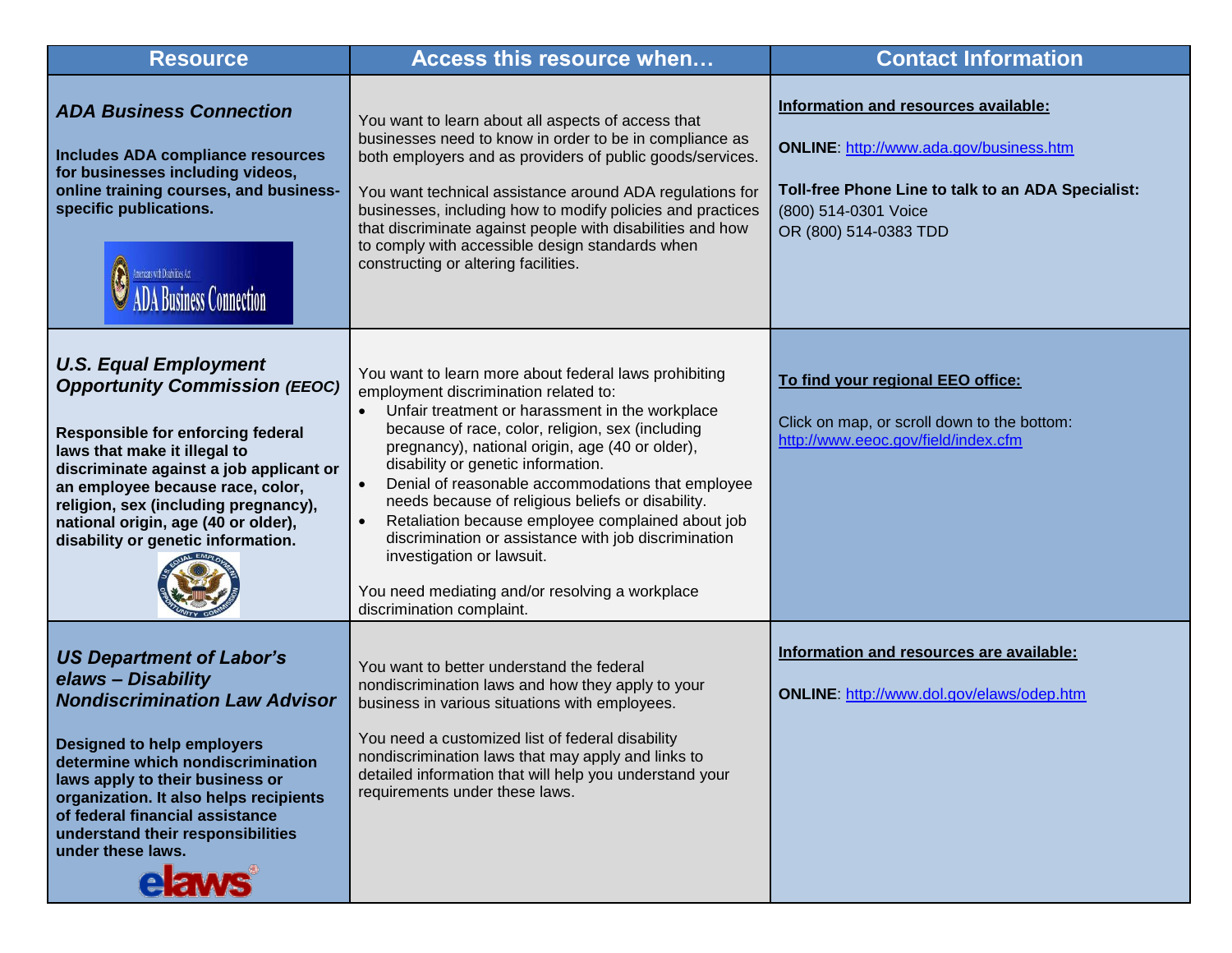| <b>Resource</b>                                                                                                                                                                                                                                                                                       | Access this resource when                                                                                                                                                                                                                                                                                                                                                                                                                                                                                                                                                                                                                                                                                                                                                                                            | <b>Contact Information</b>                                                                                                                                                                                                                                                                                                                 |
|-------------------------------------------------------------------------------------------------------------------------------------------------------------------------------------------------------------------------------------------------------------------------------------------------------|----------------------------------------------------------------------------------------------------------------------------------------------------------------------------------------------------------------------------------------------------------------------------------------------------------------------------------------------------------------------------------------------------------------------------------------------------------------------------------------------------------------------------------------------------------------------------------------------------------------------------------------------------------------------------------------------------------------------------------------------------------------------------------------------------------------------|--------------------------------------------------------------------------------------------------------------------------------------------------------------------------------------------------------------------------------------------------------------------------------------------------------------------------------------------|
| <b>Office of Federal Contract</b><br><b>Compliance Programs (OFCCP)</b><br>Enforces, for the benefit of job<br>seekers and wage earners, the<br>contractual promise of affirmative<br>action and equal employment<br>opportunity required of those who do<br>business with the Federal<br>government. | You want more information about the following<br>enforcement procedures with federal contractors and<br>subcontractors:<br>Regulatory requirements and review process.<br>$\bullet$<br>Compliance evaluations and complaint investigations<br>$\bullet$<br>of personnel policies and procedures.<br>Conciliation Agreements who are in violation of<br>$\bullet$<br>regulatory requirements.<br>Progress in fulfilling the terms of agreements through<br>$\bullet$<br>periodic compliance reports.<br>Agreements with Labor Department job training<br>$\bullet$<br>programs and help to identify and recruit qualified<br>workers.<br>Enforcement actions to the Solicitor of Labor.<br>$\bullet$<br>The ultimate sanction for violations (debarment) - the<br>$\bullet$<br>loss of a company's federal contracts. | Information & resources available:<br><b>ONLINE:</b> http://www.dol.gov/ofccp/<br><b>CONTACT:</b><br>1-800-397-6251 (TTY: 1-877-889-5627)<br>Division of Policy, Regulations Line 202-693-0103<br>E-mail OFCCP-Public@dol.gov                                                                                                              |
| <b>Work Opportunity Tax Credit</b><br>(WOTC)<br>A federal tax credit incentive that<br><b>Congress provides to private sector</b><br>businesses for hiring individuals from<br>defined targeted groups who have<br>consistently faced significant barriers<br>to employment.                          | You want to learn how your business can participate in<br>WOTC and benefit from tax credits for different target<br>groups, particularly eligible veterans.<br>You want to learn more about the VOW to Hire Heroes Act<br>of 2011, which amends and expands the definition of<br>WOTC's Veteran target groups.<br>You want to learn more about the WOTC benefit amounts<br>that can be claimed by an employer.<br>You want to download WOTC application forms to submit<br>for credit.                                                                                                                                                                                                                                                                                                                               | Information & resources available:<br><b>ONLINE:</b><br>http://www.doleta.gov/business/Incentives/opptax/<br><b>WOTC's Outreach Toolkit includes:</b><br>1. WOTC Program Fact Sheet<br>2. WOTC Veterans' Brochure for Employers<br><b>WOTC Program Brochure for Employers</b><br>3.<br>Directories of Regional and State WOTC Coordinators |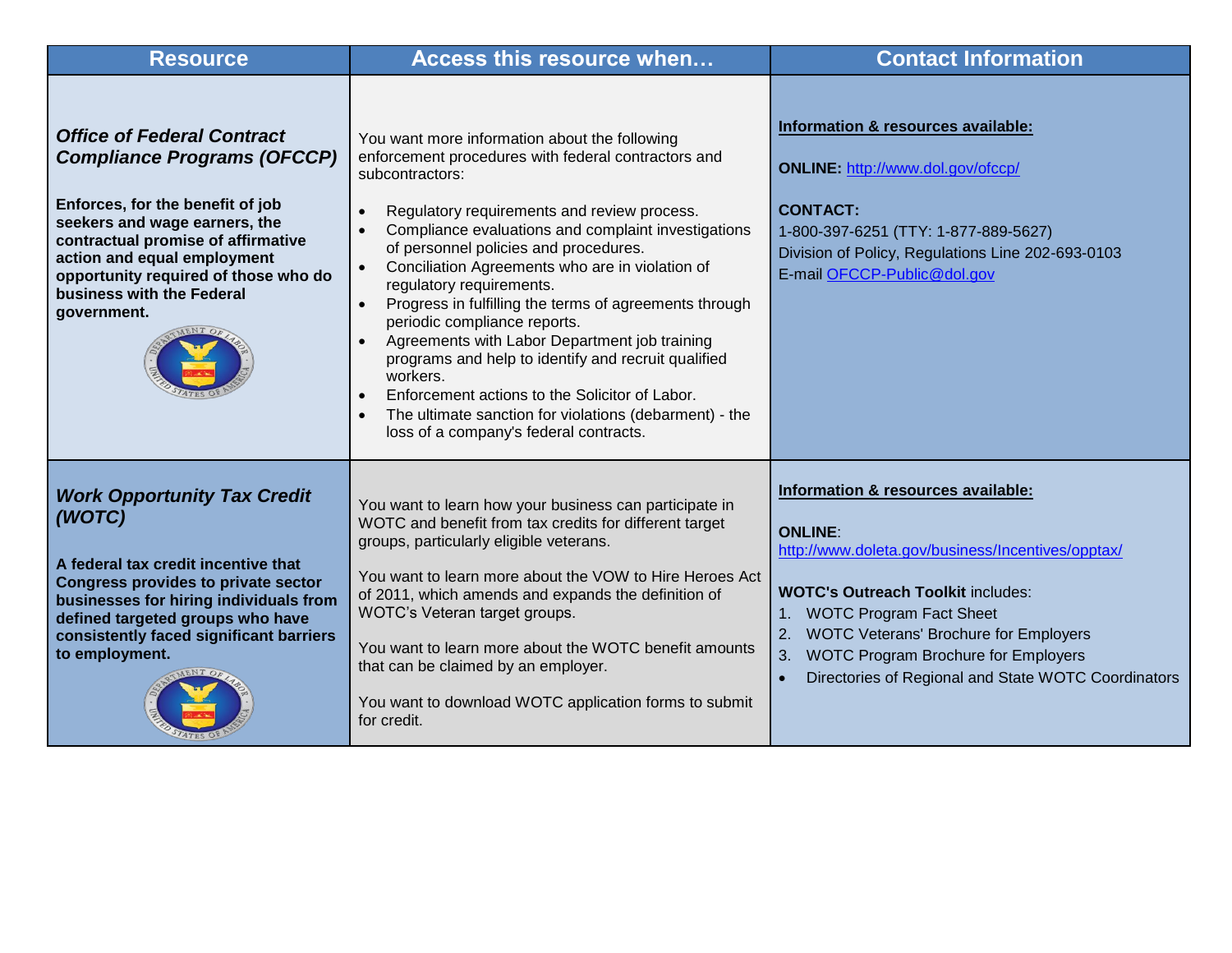| <b>Resource</b>                                                                                                                                                                                                                                                             | Access this resource when                                                                                                                                                                                                                                                                                                                                                                                                                                                                                                                                                                                                                        | <b>Contact Information</b>                                                                                                                                                                                                                                                                                                                           |
|-----------------------------------------------------------------------------------------------------------------------------------------------------------------------------------------------------------------------------------------------------------------------------|--------------------------------------------------------------------------------------------------------------------------------------------------------------------------------------------------------------------------------------------------------------------------------------------------------------------------------------------------------------------------------------------------------------------------------------------------------------------------------------------------------------------------------------------------------------------------------------------------------------------------------------------------|------------------------------------------------------------------------------------------------------------------------------------------------------------------------------------------------------------------------------------------------------------------------------------------------------------------------------------------------------|
| <b>Social Security</b><br><b>Administration's (SSA's) Ticket</b><br>to Work Program<br>A program that enlists qualified<br><b>Employment Networks in assisting</b><br>SSDI and SSI beneficiaries in the<br>return to work, and gainful<br>employment.                       | You are seeking a qualified candidate to fill a new or<br>existing position within your organization.<br>You want to become an Employment Network (EN), and<br>reap the benefits of filling needed positions, while<br>receiving a financial incentive for employing an individual<br>with a disability.<br>You want to access tax incentives for hiring an individual<br>with a disability.                                                                                                                                                                                                                                                     | <b>Information &amp; Resources available:</b><br>https://yourtickettowork.com/web/ttw/home<br>To find an EN that is assisting qualified individuals<br>with disabilities in your area in the return to work:<br>http://www.chooseworkttw.net/resource/jsp/searchByState.jsp<br>Or, to become an EN:<br>https://yourtickettowork.com/web/ttw/pen-home |
| <b>U.S. Business Leadership</b><br><b>Network (USBLN)</b><br>Serves as the collective voice of over<br>60 Business Leadership Network<br>affiliates across North America,<br>representing over 5,000 employers.<br><b>Business Leadership Network</b><br>DISABILITY AT WORK | You want to hear from other businesses about what they<br>are doing to make their workplace accessible and<br>successful in serving and accommodating both customers<br>and employees who experience a disability.<br>You want to engage in networking discussions with other<br>businesses to increase knowledge of community outreach,<br>recruiting and interviewing, the accommodation process<br>and barriers to employment.<br>You want to learn how to expand your diversity recruiting<br>efforts to include people with disabilities - not as a social<br>model but as a business case to recruit talent and better<br>serve customers. | Find your state's US BLN Affiliate information:<br><b>ONLINE:</b><br>http://www.usbln.org/affiliates.html                                                                                                                                                                                                                                            |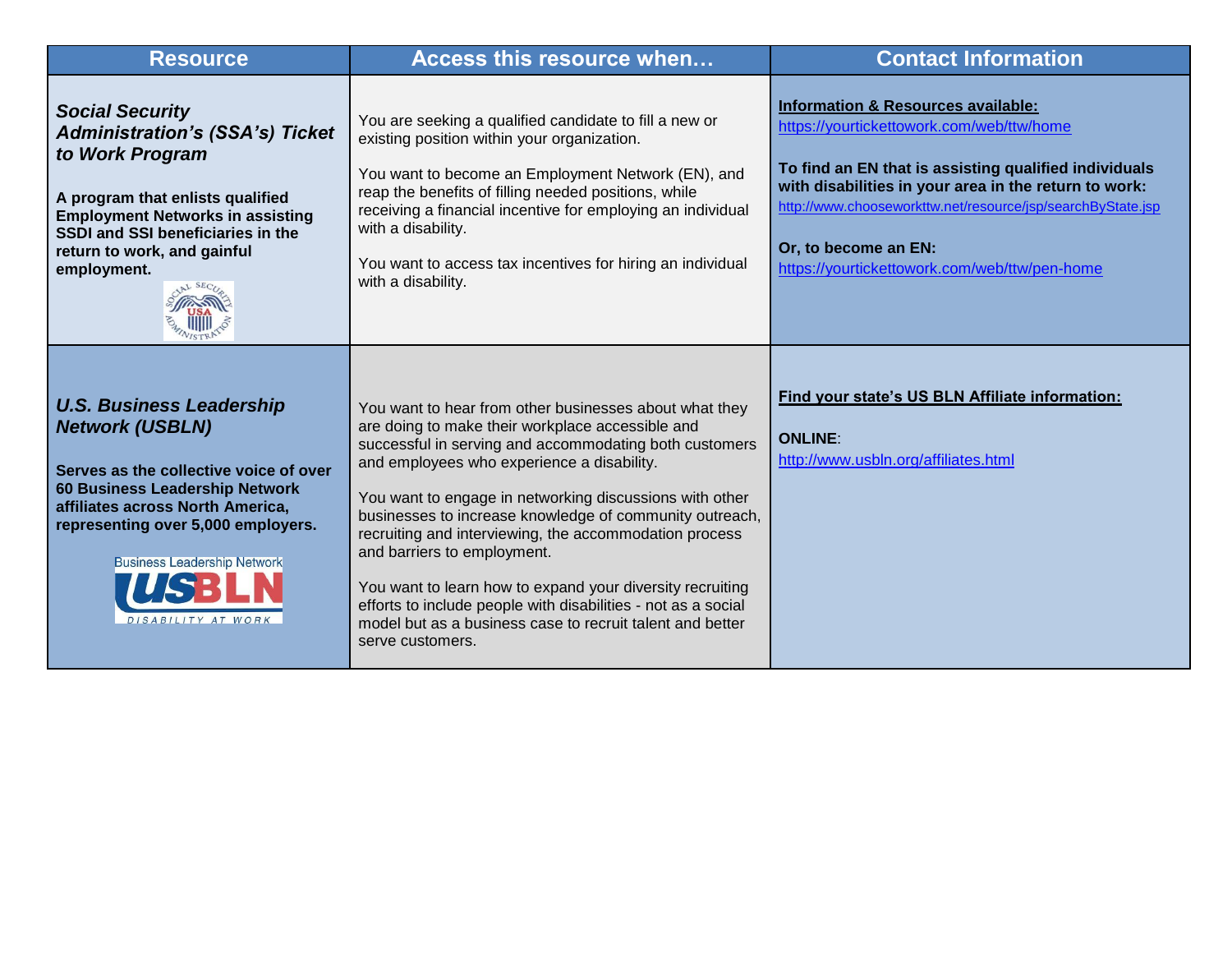| <b>Resource</b>                                                                                                                                                                                                                                              | <b>Access this resource when</b>                                                                                                                                                                                                                                                                                                                                                               | <b>Contact Information</b>                                                                                                                                               |
|--------------------------------------------------------------------------------------------------------------------------------------------------------------------------------------------------------------------------------------------------------------|------------------------------------------------------------------------------------------------------------------------------------------------------------------------------------------------------------------------------------------------------------------------------------------------------------------------------------------------------------------------------------------------|--------------------------------------------------------------------------------------------------------------------------------------------------------------------------|
| <b>Accessible Technology for All</b><br><b>Promotes full and unrestricted</b><br>participation in business and society<br>by persons with disabilities through<br>the use of electronic information<br>technology that is universally<br>accessible.         | You want to learn:<br>What is accessible electronic and information<br>technology?<br>What is assistive technology?<br>$\bullet$<br>How can I Increase the accessibility of technology<br>in my business?<br>How does accessible web design benefit all web<br>users?<br>Is it expensive to provide assistive technology on<br>the job?<br>Why does accessible IT Make Good Business<br>Sense? | Information & resources available:<br><b>ONLINE: http://www.accessibletech.org/</b><br>HOTLINE: National Hotline: 1-800-949-4232                                         |
| <b>Veterans' Employment and</b><br><b>Training Service (VETS)</b><br>Provides resources and expertise to<br>assist and prepare veterans to obtain<br>meaningful careers, maximize their<br>employment opportunities, and<br>protect their employment rights. | You want to learn more about:<br>How to find qualified veterans.<br>What Uniformed Services Employment and<br>Reemployment Rights Act (USERRA) Information<br><b>USERRA</b> requires.<br>The VETS-100 and VETS-100A Rules and<br>Regulations.<br>The Employer Toolkit for Hiring Veterans.<br>How to contribute towards strengthening military<br>families.                                    | Information & resources available:<br><b>ONLINE: http://www.dol.gov/vets/</b><br><b>CONTACT:</b><br>1-866-4-USA-DOL (TTY: 1-877-889-5627)<br>E-mail: VETS-Public@dol.gov |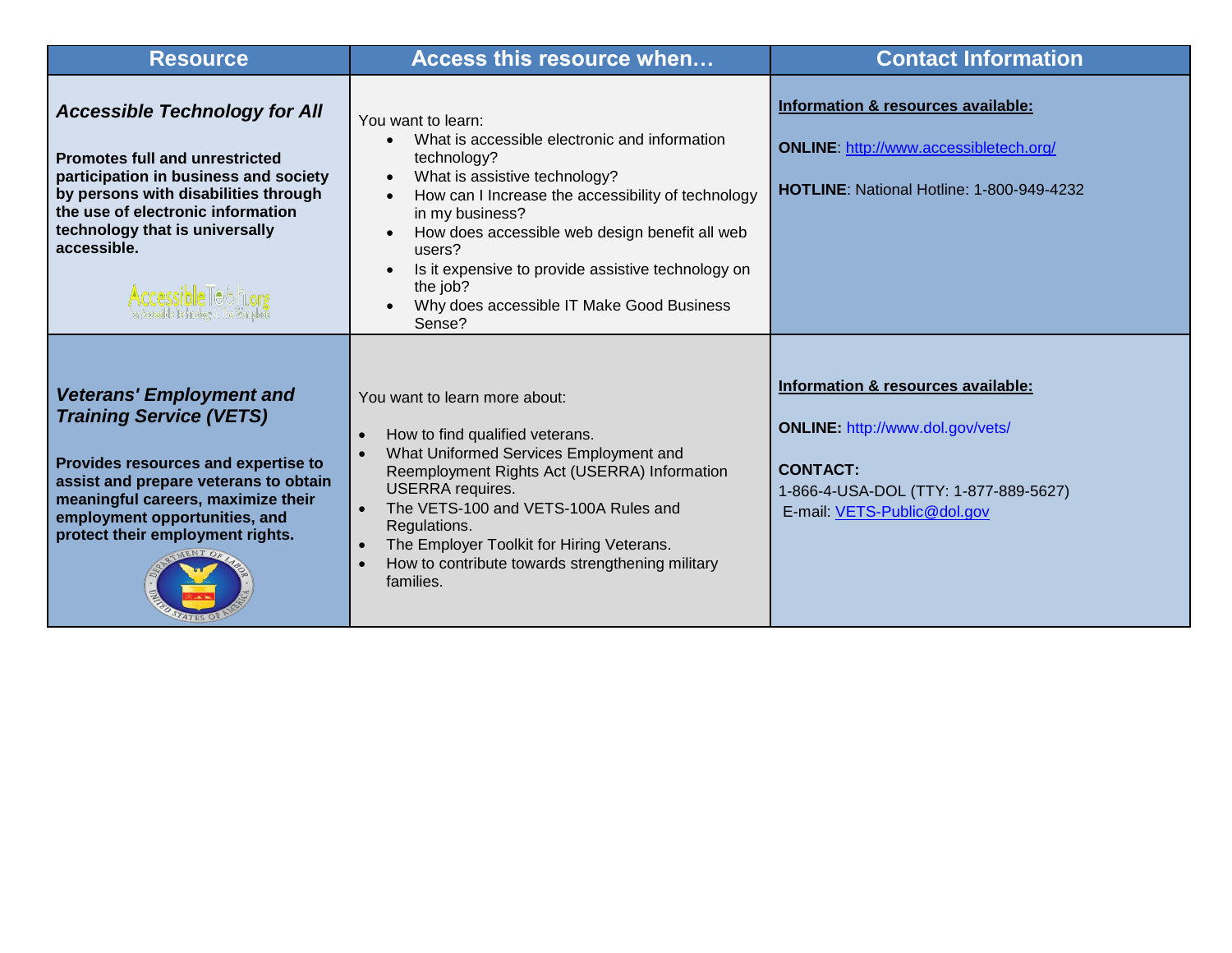| <b>Resource</b>                                                                                                                                                                                                                                                                                                                                                                                         | Access this resource when                                                                                                                                                                                                                                                                                                                                                                                                                                                                                                                                                                                                                                                                                                                                                                                                                                  | <b>Contact Information</b>                                                                                                                                                           |
|---------------------------------------------------------------------------------------------------------------------------------------------------------------------------------------------------------------------------------------------------------------------------------------------------------------------------------------------------------------------------------------------------------|------------------------------------------------------------------------------------------------------------------------------------------------------------------------------------------------------------------------------------------------------------------------------------------------------------------------------------------------------------------------------------------------------------------------------------------------------------------------------------------------------------------------------------------------------------------------------------------------------------------------------------------------------------------------------------------------------------------------------------------------------------------------------------------------------------------------------------------------------------|--------------------------------------------------------------------------------------------------------------------------------------------------------------------------------------|
| <b>Council of State Administrators</b><br>of Vocational Rehabilitation<br>(CSAVR) - Business Relations<br>A national network of public Vocational<br>Rehabilitation (VR) programs supports a<br>united approach to working with<br>business.                                                                                                                                                            | You want direct access to a pool of qualified applicants<br>and a wide array of support services provided by the<br>public VR system and their partners.<br>You want to connect with a national system for sharing<br>employment resources, best practices and business<br>connections<br>You want to access a business consultant that functions<br>as a designated point of contact for the local VR agency;<br>These business consultants form the National<br>Employment Team or The NET.                                                                                                                                                                                                                                                                                                                                                              | Information & resources available:<br>ONLINE: http://www.rehabnetwork.org/busrel/<br><b>State Directory:</b><br>http://www.rehabnetwork.org/directors_contact.htm                    |
| <b>Registered Apprenticeship</b><br>Unique, flexible training system that<br>combines job related technical<br>instruction with structured on-the-job<br>learning experiences. Leader in<br>preparing American workers to<br>compete in a global 21st Century<br>economy because the system keeps<br>pace with advancing technologies and<br>innovations in training and human<br>resource development. | You want to learn more about the following benefits:<br>Customized training resulting in highly skilled<br>$\bullet$<br>employees to industry/employer specifications.<br>Increased productivity and knowledge transfer<br>$\bullet$<br>Enhanced retention<br>Emphasis on safety that may reduce workers'<br>$\bullet$<br>compensation costs<br>Stable and predictable pipeline for development of<br>$\bullet$<br>qualified workers<br>Recognition of training program<br>$\bullet$<br>Systematic approach that ensures employees<br>$\bullet$<br>produce at highest skill levels required for occupation<br>Ability to conduct a ready assessment of where<br>employer and employee are in improvement process<br>Proven training model that allows employers to set<br>benchmark and structure to determine Return on<br>Investment in training dollars | Information & resources available:<br>ONLINE: http://www.doleta.gov/OA/apprenticeship.cfm<br><b>Information for Employers:</b><br>http://www.doleta.gov/oa/employer.cfm#introduction |